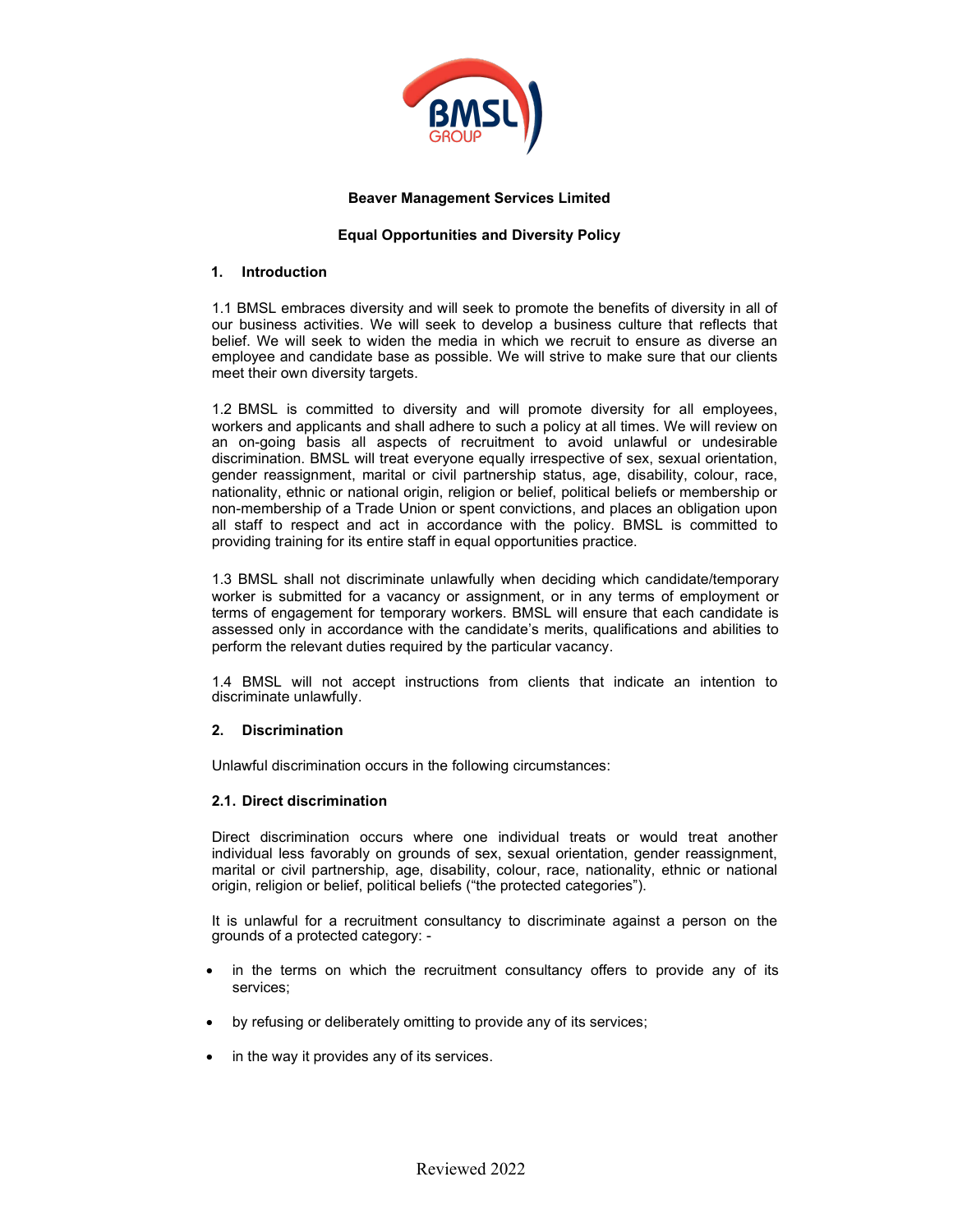

Direct discrimination would also occur if a recruitment consultancy accepted and acted upon a job registration from an employer which states that certain persons are unacceptable due to a protected category, unless one of the exceptions applies, for instance, the job demands a genuine occupational requirement or in the case of age, the discrimination can be lawfully justified.

## 2.2. Indirect Discrimination

Indirect discrimination occurs where an agency or employer applies a provision, criterion or practice generally, which disadvantages a minority group in the community on the basis of a protected category.

Indirect discrimination would also occur if a recruitment consultant accepted and acted upon an indirectly discriminatory instruction from an employer.

If the vacancy requires characteristics which amount to a genuine occupational requirement or the instruction is lawfully discriminatory due to a statutory exception or objective justification, BMSL will not deal further with the vacancy unless the client provides written confirmation of such genuine occupational requirement, exception or justification.

### 2.3 Disabled Persons

## 2.3.1 Direct Discrimination

Direct discrimination against a person occurs where, if for a reason which relates to the disabled person's disability, an individual:

- treats him less favorably than he treats, or would treat others to whom that reason does not or would not apply, and,
- the employer cannot show that the treatment in question is justified.

Or

 If on the ground of a disabled person's disability, he treats the disabled person less favorably than he treats or would treat a person not having that particular disability, whose relevant circumstances, including his abilities, are the same as, or not materially different from, those of the disabled person. This type of direct discrimination can never be justified.

### 2.3.2 Duty to make reasonable adjustments and to provide auxiliary aids and services

This is a similar protection to indirect discrimination in the other protected categories.

Where a provision, criterion or practice applied by or on behalf of an employer, or any physical feature of the employer's premises, places a disabled person at a substantial disadvantage in comparison with persons who are not disabled, it will be the duty of an employer to take such steps as are reasonable, in all the circumstances of the case, to remove the provision, criterion, practice or physical feature.

Agencies must take reasonable steps to provide auxiliary aids or services if this would make it easier for the disabled person to use their services. For instance, an appropriate auxiliary aid or service can include the provision of information on audiotape or provision of a sign language interpreter.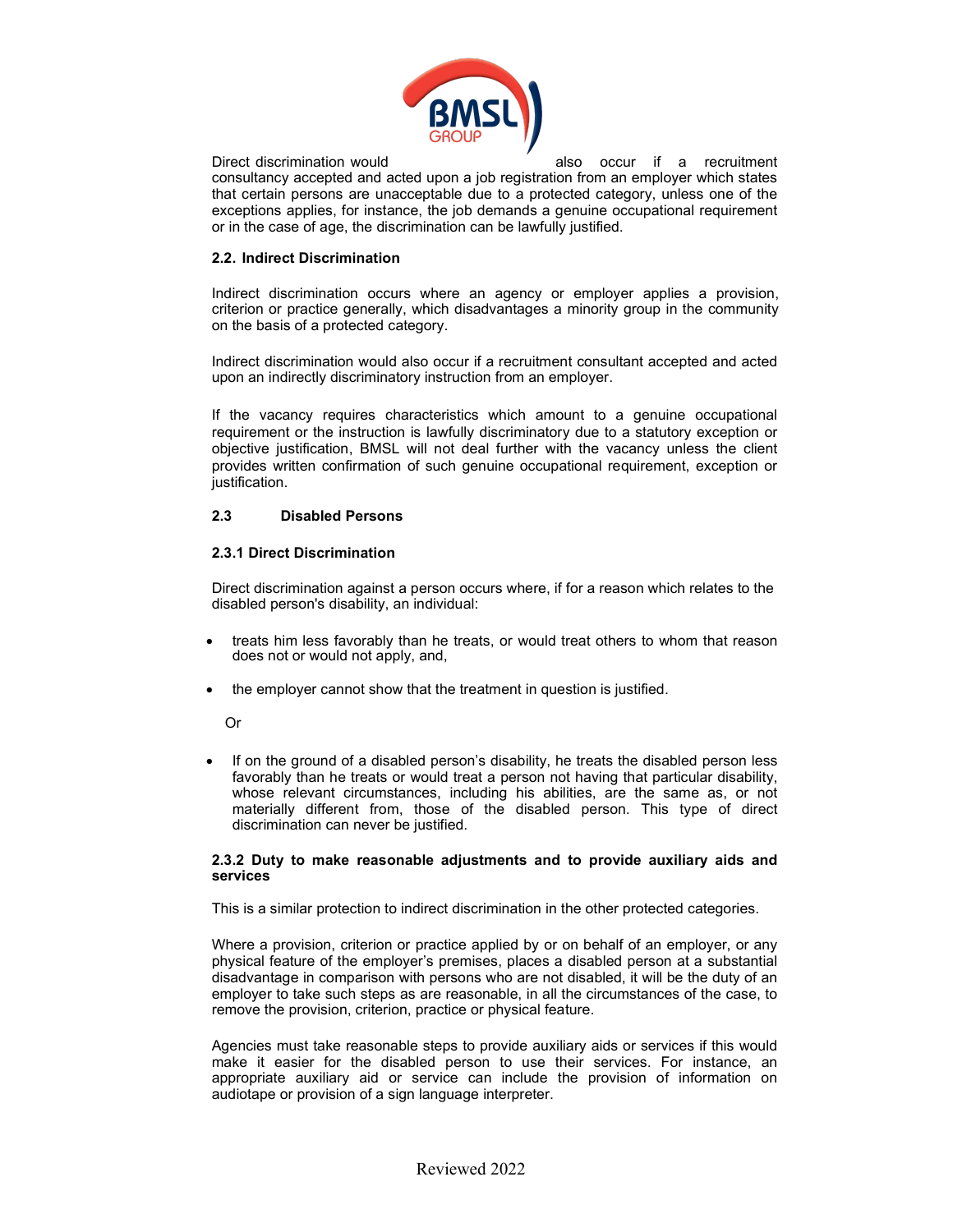

grounds of disability -

BMSL will not discriminate and against a disabled person on the

- in the arrangements i.e. application form, interview or arrangements for selection for determining to whom a job should be offered; or
- in the terms on which employment or engagement of temporary workers is offered; or
- by refusing to offer, or deliberately not offering the disabled person a job for reasons connected with their disability; or
- in the opportunities afforded to the person for receiving any benefit, or by refusing to afford, or deliberately not affording him or her any such opportunity; or
- by subjecting him or her to any other detriment (detriment will include refusal of training or transfer, demotion, reduction of wage, or harassment).

BMSL will accordingly make career opportunities available to all people with disabilities and every practical effort will be made to provide for the needs of staff, candidates and clients.

Wherever possible BMSL will make reasonable adjustments to hallways, passages and doors in order to provide and improve means of access for disabled employees and workers. However, this may not always be feasible, due to circumstances creating such difficulties as to render such adjustments as being beyond what is reasonable in all the circumstances.

# 3. Age Discrimination

BMSL will not discriminate directly or indirectly, harass or victimize any person on the grounds of their age. We will encourage clients not to include any age criteria in job specifications and every attempt will be made to persuade clients to recruit on the basis of competence and skills and not age.

BMSL is committed to recruiting and retaining employees whose skills, experience, and attitude are suitable for the requirements of the various positions regardless of age.

No age requirements will be stated in any job advertisements on behalf of the company.

BMSL will request age as part of its recruitment process but such information will not be used as selection, training or promotion criteria or in any detrimental way and is only for compilation of personal data, which the company holds on all employees and workers and as part of its equal opportunities monitoring process.

### 4. Part-Time Workers

This Diversity Policy also covers the treatment of those employees and workers who work on a part-time basis, BMSL recognises that it is an essential part of this policy that part time employees are treated on the same terms, with no detriment, as full time employees (albeit on a pro rata basis) in matters such as rates of pay, holiday entitlement, maternity leave, parental and domestic incident leave and access to our pension scheme. BMSL also recognises that part time employees must be treated the same as full time employees in relation to training and redundancy situations.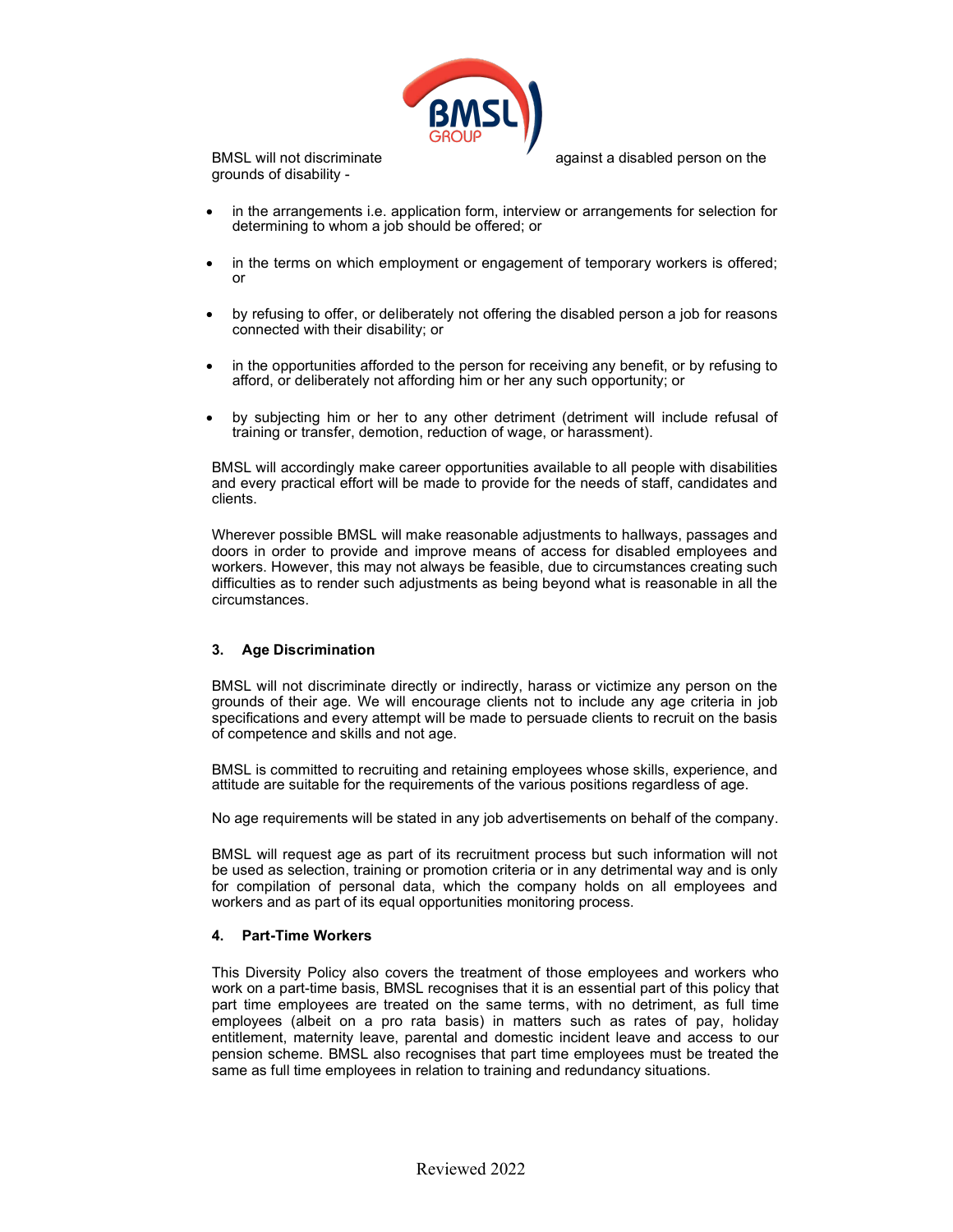

### 5. Harassment

5.1 BMSL is committed to providing a work environment free from unlawful harassment on grounds of sex, sexual orientation, gender reassignment, marital or civil partnership status, age, disability, colour, race, nationality, ethnic or national origin, religion or belief, political beliefs or any other basis protected by legislation is unlawful and will not be tolerated by BMSL.

5.2 This policy prohibits unlawful harassment by any employee or worker of BMSL.

5.3 Examples of prohibited harassment are: -

5.3.1 Verbal or written conduct containing derogatory jokes or comments,

5.3.2 Slurs or unwanted sexual advances

5.3.3 Visual conduct such as derogatory or sexually orientated posters,

5.3.4 Photographs, cartoons, drawings or gestures which some may find offensive,

5.3.5 Physical conduct such as assault, unwanted touching, or any interference because of sex, race or any other protected category basis,

5.3.6 Threats and demands to submit to sexual requests as a condition of continued employment or to avoid some other loss, and offers of employment benefits in return for sexual favours

5.3.7 Retaliation for having reported or threatened to report harassment.

5.4 If you believe that you have been unlawfully harassed, you should make an immediate report to your immediate line manager followed by a written complaint as soon as possible after the incident. Your complaint should include:

- Details of the incident
- Name(s) of the individual(s) involved
- Name(s) of any witness(es)

5.5 BMSL will undertake a thorough investigation of the allegations. If it is concluded that unlawful harassment has occurred, remedial action will be taken.

5.6 Any employee(s) who BMSL finds to be responsible for unlawful harassment will be subject to the disciplinary procedure and any sanction may include termination. [A person who discriminates or harasses may be personally liable for payment of compensation to the person offended, in addition to any compensation payable by BMSL. There is no statutory cap on the amount of compensation which may be awarded in discrimination cases. Under the Criminal Justice and Public Order Act 1994, harassment became a criminal offence, punishable by a fine of up to £5,000 and/or a prison term of up to 6 months. Under the Protection from Harassment Act 1997, the penalties for aggravated harassment are an unlimited fine and/or 5 years imprisonment.]

### 6. Gender Reassignment

6.1 BMSL recognises that any employee or worker may wish to change their gender during the course of their employment with the Company.

6.2 BMSL will support any employee or worker through the reassignment provided that full medical counseling has been undertaken and BMSL has access to any relevant medical reports.

6.3 BMSL will make every effort to try to protect an employee or worker who has undergone, is undergoing or intends to undergo gender reassignment, from discrimination or harassment within the workplace.